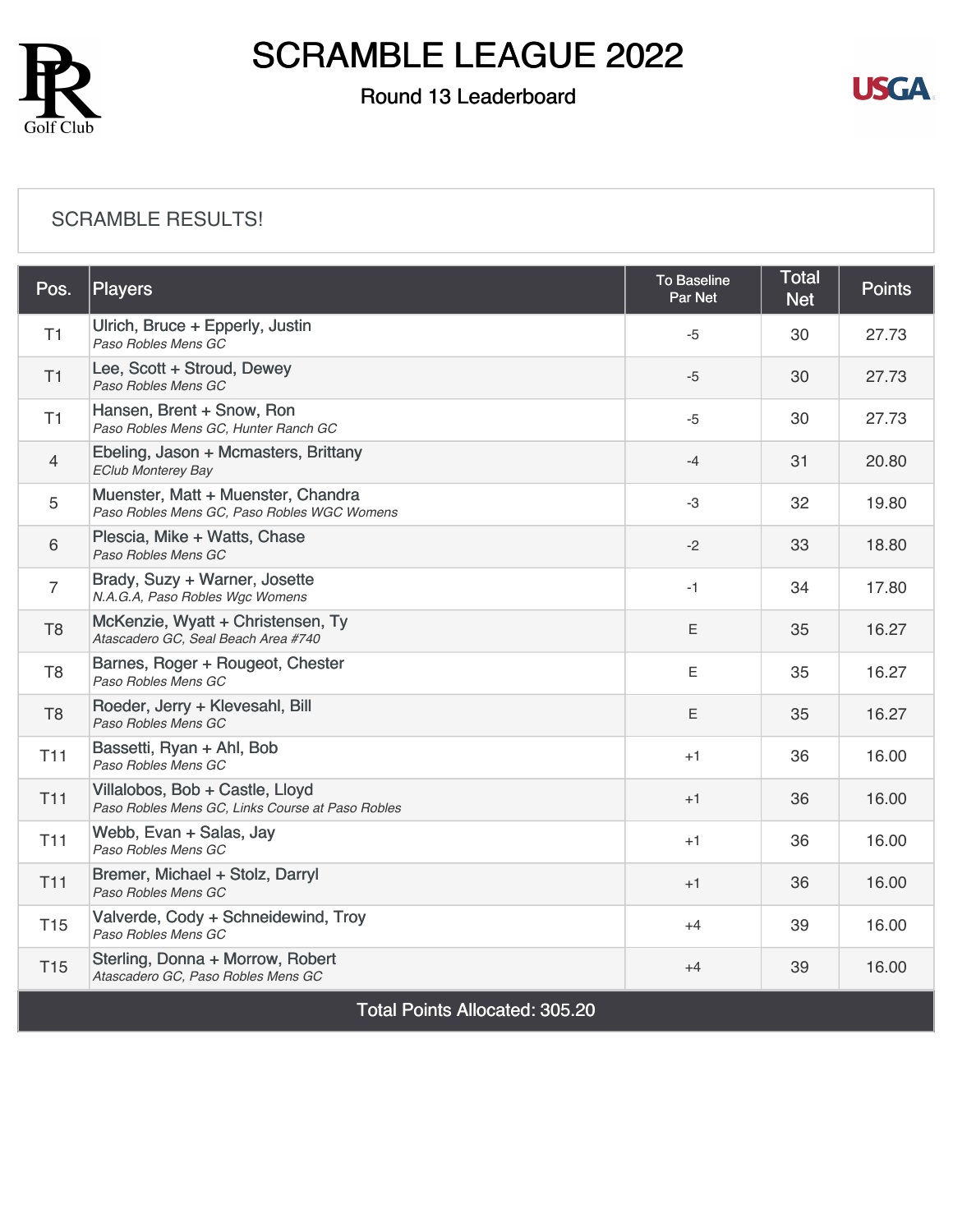

### Round 13 Leaderboard



#### [GROSS SKINS!](https://static.golfgenius.com/v2tournaments/8509281137825201893?called_from=&round_index=13)

| <b>Players</b>                                                    | <b>Skins</b> | <b>Purse</b> | <b>Details</b> |  |  |
|-------------------------------------------------------------------|--------------|--------------|----------------|--|--|
| Brady, Suzy + Warner, Josette<br>N.A.G.A, Paso Robles Wgc Womens  |              | \$50.00      | Birdie on 3    |  |  |
| Roeder, Jerry + Klevesahl, Bill<br>Paso Robles Mens GC            |              | \$50.00      | Birdie on 8    |  |  |
| Hansen, Brent + Snow, Ron<br>Paso Robles Mens GC, Hunter Ranch GC |              | \$50.00      | Birdie on 9    |  |  |
| Total Purse Allocated: \$150.00                                   |              |              |                |  |  |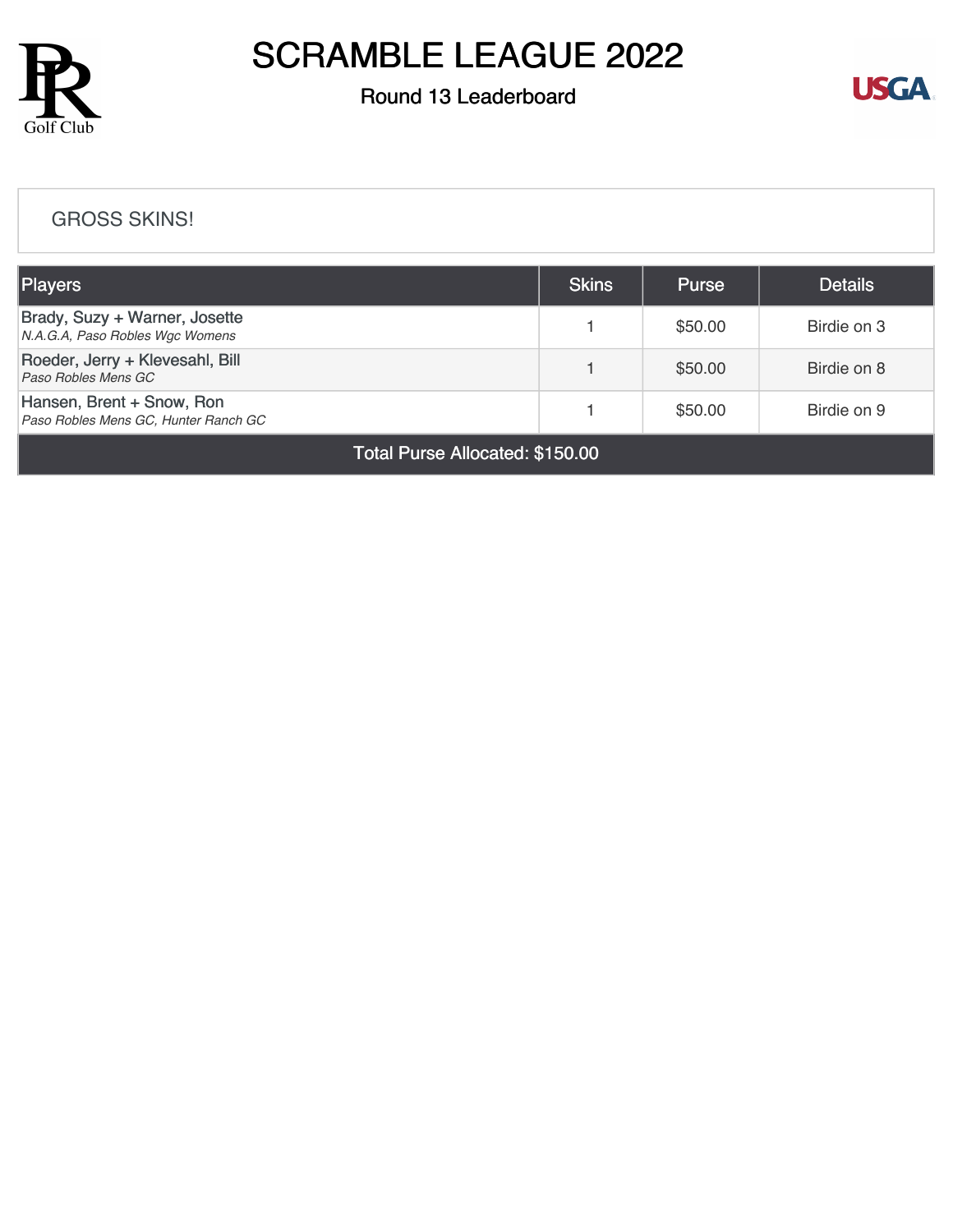

### Round 13 Leaderboard



#### [NET SKINS!](https://static.golfgenius.com/v2tournaments/8509284223658540774?called_from=&round_index=13)

| <b>Players</b>                                                   | <b>Skins</b> | <b>Purse</b> | <b>Details</b> |  |  |
|------------------------------------------------------------------|--------------|--------------|----------------|--|--|
| Brady, Suzy + Warner, Josette<br>N.A.G.A, Paso Robles Wgc Womens |              | \$50.00      | Eagle on 3     |  |  |
| Lee, Scott + Stroud, Dewey<br>Paso Robles Mens GC                |              | \$50.00      | Eagle on 7     |  |  |
| Roeder, Jerry + Klevesahl, Bill<br>Paso Robles Mens GC           |              | \$50.00      | Birdie on 8    |  |  |
| <b>Total Purse Allocated: \$150.00</b>                           |              |              |                |  |  |